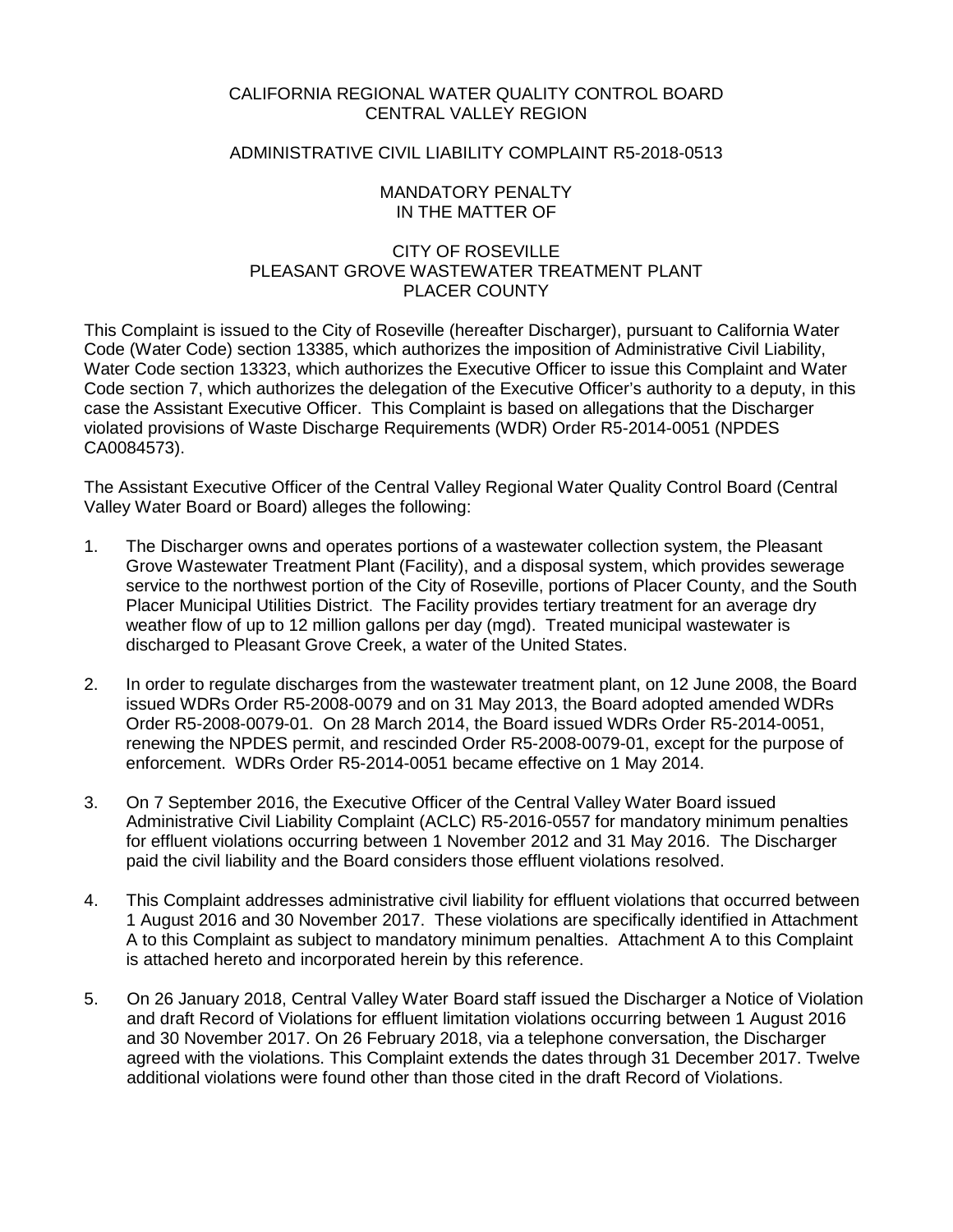6. Water Code sections 13385(h) and (i) require assessment of mandatory penalties and state, in part, the following:

Water Code section 13385(h)(1) states:

Notwithstanding any other provision of this division, and except as provided in subdivisions (j), (k), and (l), a mandatory minimum penalty of thirty nine thousand dollars (\$39,000) shall be assessed for each serious violation.

Water Code section 13385 (h)(2) states:

For the purposes of this section, a "serious violation" means any waste discharge that violates the effluent limitations contained in the applicable waste discharge requirements for a Group II pollutant, as specified in Appendix A to Section 123.45 of Title 40 of the Code of Federal Regulations, by 20 percent or more or for a Group I pollutant, as specified in Appendix A to Section 123.45 of Title 40 of the Code of Federal Regulations, by 40 percent or more.

Water Code section 13385(i)(1) states, in part:

Notwithstanding any other provision of this division, and except as provided in subdivisions  $(i)$ ,  $(k)$ , and  $(l)$ , a mandatory minimum penalty of three thousand dollars (\$3,000) shall be assessed for each violation whenever the person does any of the following four or more times in any period of six consecutive months, except that the requirement to assess the mandatory minimum penalty shall not be applicable to the first three violations:

- A) Violates a waste discharge requirement effluent limitation.
- B) Fails to file a report pursuant to Section 13260.
- C) Files an incomplete report pursuant to Section 13260.
- D) Violates a toxicity effluent limitation contained in the applicable waste discharge requirements where the waste discharge requirements do not contain pollutant-specific effluent limitations for toxic pollutants.
- 7. Water Code section 13323 states, in part:

Any executive officer of a regional board may issue a complaint to any person on whom administrative civil liability may be imposed pursuant to this article. The complaint shall allege the act or failure to act that constitutes a violation of law, the provision authorizing civil liability to be imposed pursuant to this article, and the proposed civil liability.

- 8. WDRs Order R5-2014-0051, Final Effluent Limitation IV.A.1, states in part:
	- d. **Total Coliform Organisms.** Effluent total coliform organisms at Monitoring Location UVS-002 shall not exceed:
		- i. 2.2 most probable number (MPN) per 100 mL, as a 7-day median;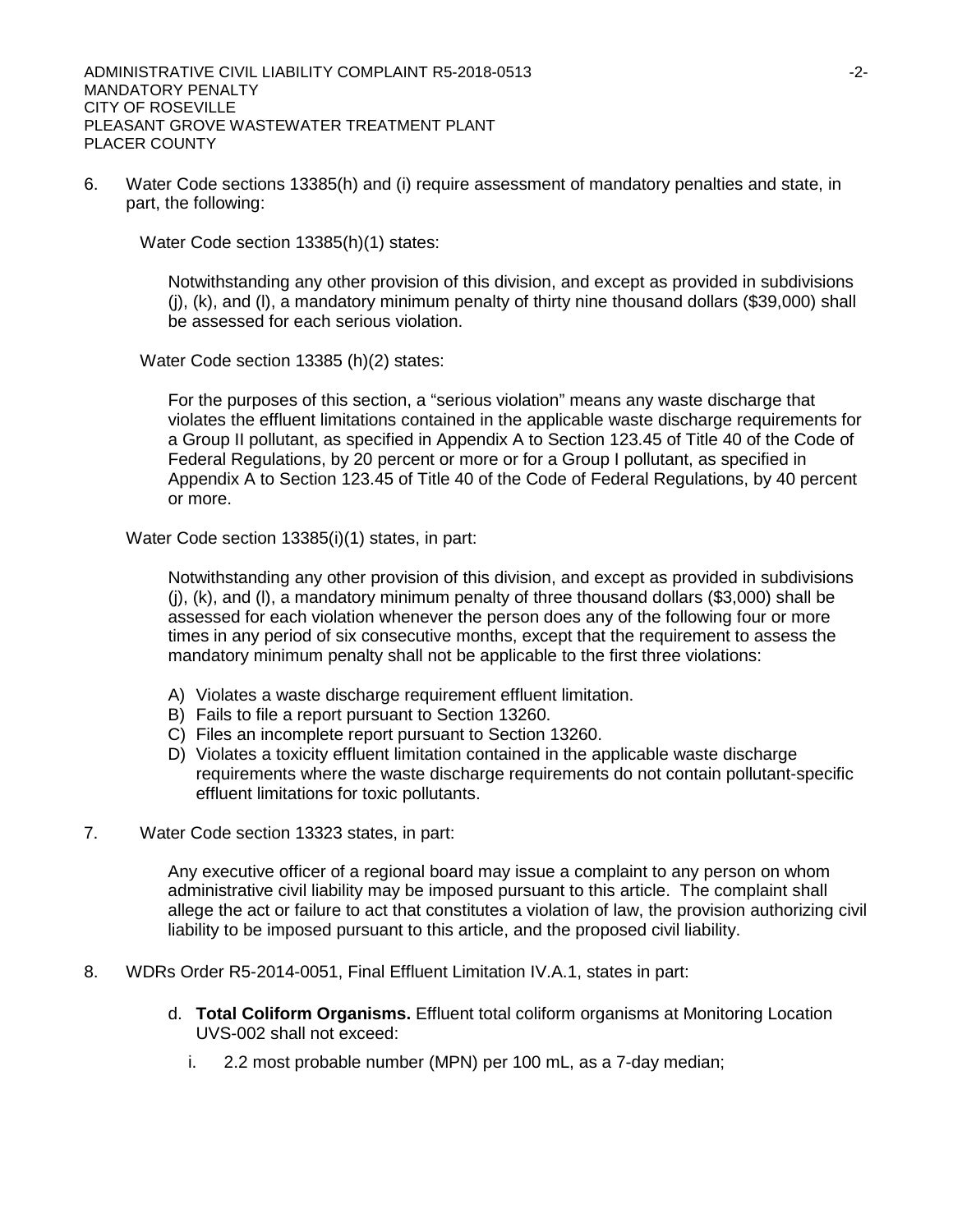ADMINISTRATIVE CIVIL LIABILITY COMPLAINT R5-2018-0513 43-3-MANDATORY PENALTY CITY OF ROSEVILLE PLEASANT GROVE WASTEWATER TREATMENT PLANT PLACER COUNTY

- 9. According to the Discharger's self-monitoring reports, the Discharger committed six (6) non-serious violations of the above effluent limitation contained in WDRs Order R5-2014-0051, one (1) non-serious violations of the above effluent limitation contained in WDRs Order R5-2014- 0051, as shown in Attachment A. One (1) of these non-serious violations are subject to mandatory penalties because the violations were preceded by three or more similar violations within a 180-day period. The mandatory minimum penalty for these violations is **thirty nine thousand dollars (\$39,000)**.
- 10. The total amount of the mandatory penalties assessed for the alleged effluent violations is **thirty nine thousand dollars (\$39,000)**. As stated herein, a detailed list of the alleged effluent violations is included in Attachment A. This Complaint addresses administrative civil liability for violations that are specifically identified in Attachment A as subject to mandatory minimum penalties.
- 11. On 21 December 2015, the Executive Officer designated Andrew Altevogt, Assistant Executive Officer, as the Lead Prosecution Officer for all enforcement matters originating in the Central Valley Region. The 21 December 2015 Delegation of Authority also authorizes Andrew Altevogt to issue Administrative Civil Liability Complaints.
- 12. Issuance of this Administrative Civil Liability Complaint to enforce Water Code Division 7, Chapter 5.5 is exempt from the provisions of the California Environmental Quality Act (Pub. Resources Code section 21000 et seq.), in accordance with California Code of Regulations, title 14, section 15321(a)(2).

# **THE CITY OF ROSEVILLE IS HEREBY GIVEN NOTICE THAT:**

- 1. The Assistant Executive Officer of the Central Valley Water Board proposes that the Discharger be assessed an administrative civil liability in the amount of **thirty nine thousand dollars (\$39,000).**
- 2. A hearing on this matter will be held at the Central Valley Water Board meeting scheduled for **31 May 2018/ 1 June 2018**, unless the Discharger does one of the following by **29 March 2018**:
	- a) Waives the hearing by completing the attached form (checking off the box next to Option 1) and returning it to the Central Valley Water Board. In addition, submits payment for the proposed civil liability of **thirty nine thousand dollars (\$39,000)** to the State Water Board, with a copy of the check to the Central Valley Water Board; or
	- b) Requests to engage in settlement discussions by checking the box next to Option 2 on the attached form, and returning it to the Board along with a letter describing the issues to be discussed. The Central Valley Water Board must agree to the postponement; or
	- c) Requests to delay the hearing by checking off the box next to Option 3 on the attached form, and returning it to the Board along with a letter describing the proposed length of delay and the issues to be discussed. The Central Valley Water Board must agree to the postponement.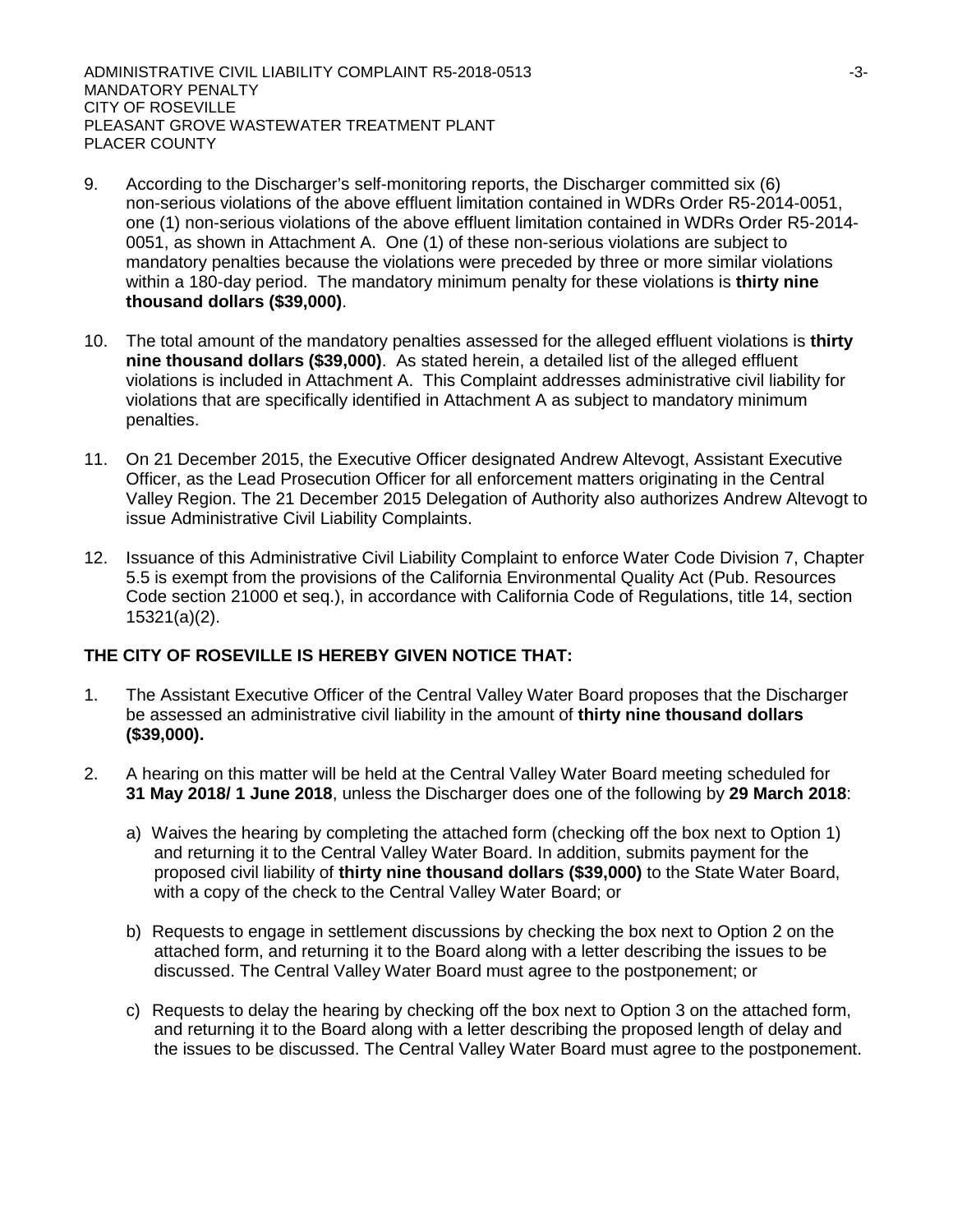ADMINISTRATIVE CIVIL LIABILITY COMPLAINT R5-2018-0513 4-4-MANDATORY PENALTY CITY OF ROSEVILLE PLEASANT GROVE WASTEWATER TREATMENT PLANT PLACER COUNTY

- 3. If a hearing on this matter is held, the Central Valley Water Board will consider whether to affirm, reject, or modify the proposed administrative civil liability, or whether to refer the matter to the Attorney General for recovery of judicial civil liability.
- 4. If this matter proceeds to hearing, the Assistant Executive Officer reserves the right to amend the proposed amount of civil liability to conform to the evidence presented, including but not limited to, increasing the proposed amount to account for the costs of enforcement (including staff, legal and expert witness costs) incurred after the date of the issuance of this Complaint through completion of the hearing.

Original Signed By ANDREW ALTEVOGT, Assistant Executive Officer

> 5 March 2018 DATE

Attachment A: Record of Violations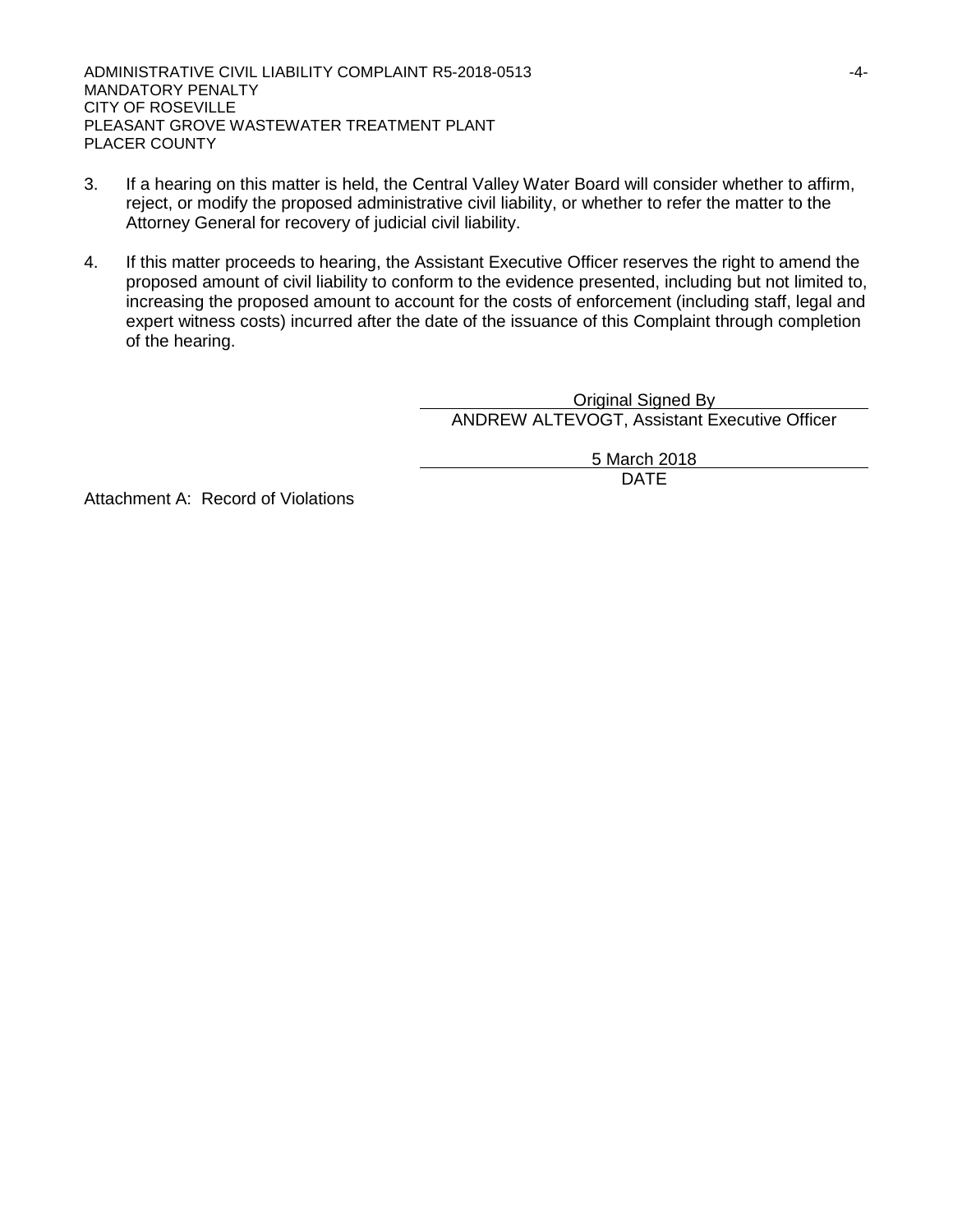# **WAIVER FORM FOR ADMINISTRATIVE CIVIL LIABILITY COMPLAINT**

By signing this waiver, I affirm and acknowledge the following:

I am duly authorized to represent the City of Roseville (hereafter Discharger) in connection with Administrative Civil Liability Complaint R5-2018-0513 (hereafter Complaint). I am informed that California Water Code section 13323, subdivision (b), states that, "a hearing before the regional board shall be conducted within 90 days after the party has been served. The person who has been issued a complaint may waive the right to a hearing."

### **□** *(OPTION 1: Check here if the Discharger waives the hearing requirement and will pay in full.)*

- a. I hereby waive any right the Discharger may have to a hearing before the Central Valley Water Board.
- b. I certify that the Discharger will remit payment for the proposed civil liability in the full amount of **thirty nine thousand dollars (\$39,000)** by check that references "ACL Complaint R5-2018-0513" made payable to the *State Water Pollution Cleanup and Abatement Account*. Payment must be received by the State Water Resources Control Board, Accounting Office, Attn: ACL Payment at PO Box 1888, Sacramento, California, 95812-1888 by **29 March 2018**. The waiver and a copy of the check must be submitted to the Central Valley Water Board, Attn: Wendy Wyels, at 11020 Sun Center Drive #200, Rancho Cordova, California, 95670 by **29 March 2018**.
- c. I understand the payment of the above amount constitutes a proposed settlement of the Complaint, and that any settlement will not become final until after a 30-day public notice and comment period. Should the Central Valley Water Board receive significant new information or comments during this comment period, the Central Valley Water Board's Assistant Executive Officer may withdraw the complaint, return payment, and issue a new complaint. I also understand that approval of the settlement will result in the Discharger having waived the right to contest the allegations in the Complaint and the imposition of civil liability.
- d. I understand that payment of the above amount is not a substitute for compliance with applicable laws and that continuing violations of the type alleged in the Complaint may subject the Discharger to further enforcement, including additional civil liability.

**□** *(OPTION 2: Check here if the Discharger waives the 90-day hearing requirement in order to engage in settlement discussions***.)** I hereby waive any right the Discharger may have to a hearing before the Central Valley Water Board within 90 days after service of the complaint, but I reserve the ability to request a hearing in the future. I certify that the Discharger will promptly engage the Central Valley Water Board Prosecution Team in settlement discussions to attempt to resolve the outstanding violation(s). By checking this box, the Discharger requests that the Central Valley Water Board delay the hearing so that the Discharger and the Prosecution Team can discuss settlement. It remains within the discretion of the Central Valley Water Board to agree to delay the hearing. Any proposed settlement is subject to the conditions described above under "Option 1."

**□** *(OPTION 3: Check here if the Discharger waives the 90-day hearing requirement in order to extend the hearing date and/or hearing deadlines. Attach a separate sheet with the amount of additional time requested and the rationale.)* I hereby waive any right the Discharger may have to a hearing before the Central Valley Water Board within 90 days after service of the complaint. By checking this box, the Discharger requests that the Central Valley Water Board delay the hearing and/or hearing deadlines so that the Discharger may have additional time to prepare for the hearing. It remains within the discretion of the Central Valley Water Board to approve the extension.

(Print Name and Title)

(Signature)

(Date)